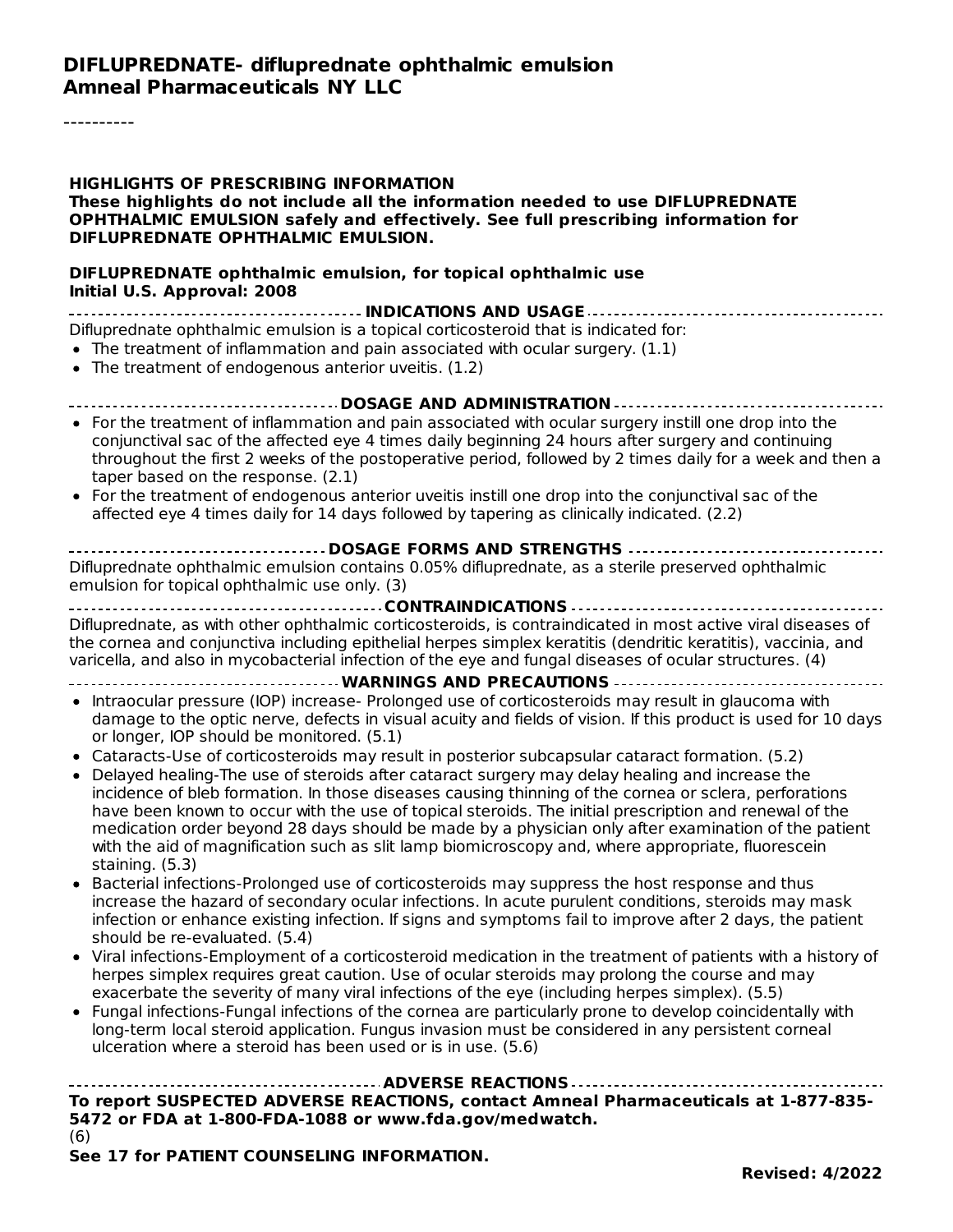#### **FULL PRESCRIBING INFORMATION: CONTENTS\* 1 INDICATIONS AND USAGE**

- 1.1 Ocular Surgery
- 1.2 Endogenous Anterior Uveitis

### **2 DOSAGE AND ADMINISTRATION**

- 2.1 Ocular Surgery
- 2.2 Endogenous Anterior Uveitis

### **3 DOSAGE FORMS AND STRENGTHS**

### **4 CONTRAINDICATIONS**

### **5 WARNINGS AND PRECAUTIONS**

- 5.1 IOP Increase
- 5.2 Cataracts
- 5.3 Delayed Healing
- 5.4 Bacterial Infections
- 5.5 Viral Infections
- 5.6 Fungal Infections
- 5.7 Topical Ophthalmic Use Only
- 5.8 Contact Lens Wear

### **6 ADVERSE REACTIONS**

- 6.1 Ocular Surgery
- 6.2 Endogenous Anterior Uveitis

# **8 USE IN SPECIFIC POPULATIONS**

- 8.1 Pregnancy
- 8.3 Nursing Mothers
- 8.4 Pediatric Use
- 8.5 Geriatric Use

### **11 DESCRIPTION**

# **12 CLINICAL PHARMACOLOGY**

- 12.1 Mechanism of Action
- 12.3 Pharmacokinetics

# **13 NONCLINICAL TOXICOLOGY**

- 13.1 Carcinogenesis, Mutagenesis, and Impairment of Fertility
- 13.2 Animal Toxicology and/or Pharmacology

### **14 CLINICAL STUDIES**

- 14.1 Ocular Surgery
- 14.2 Endogenous Anterior Uveitis

# **16 HOW SUPPLIED/STORAGE AND HANDLING**

# **17 PATIENT COUNSELING INFORMATION**

- 17.1 Risk of Contamination
- 17.2 Risk of Secondary Infection
- 17.3 Contact Lens Wear

\* Sections or subsections omitted from the full prescribing information are not listed.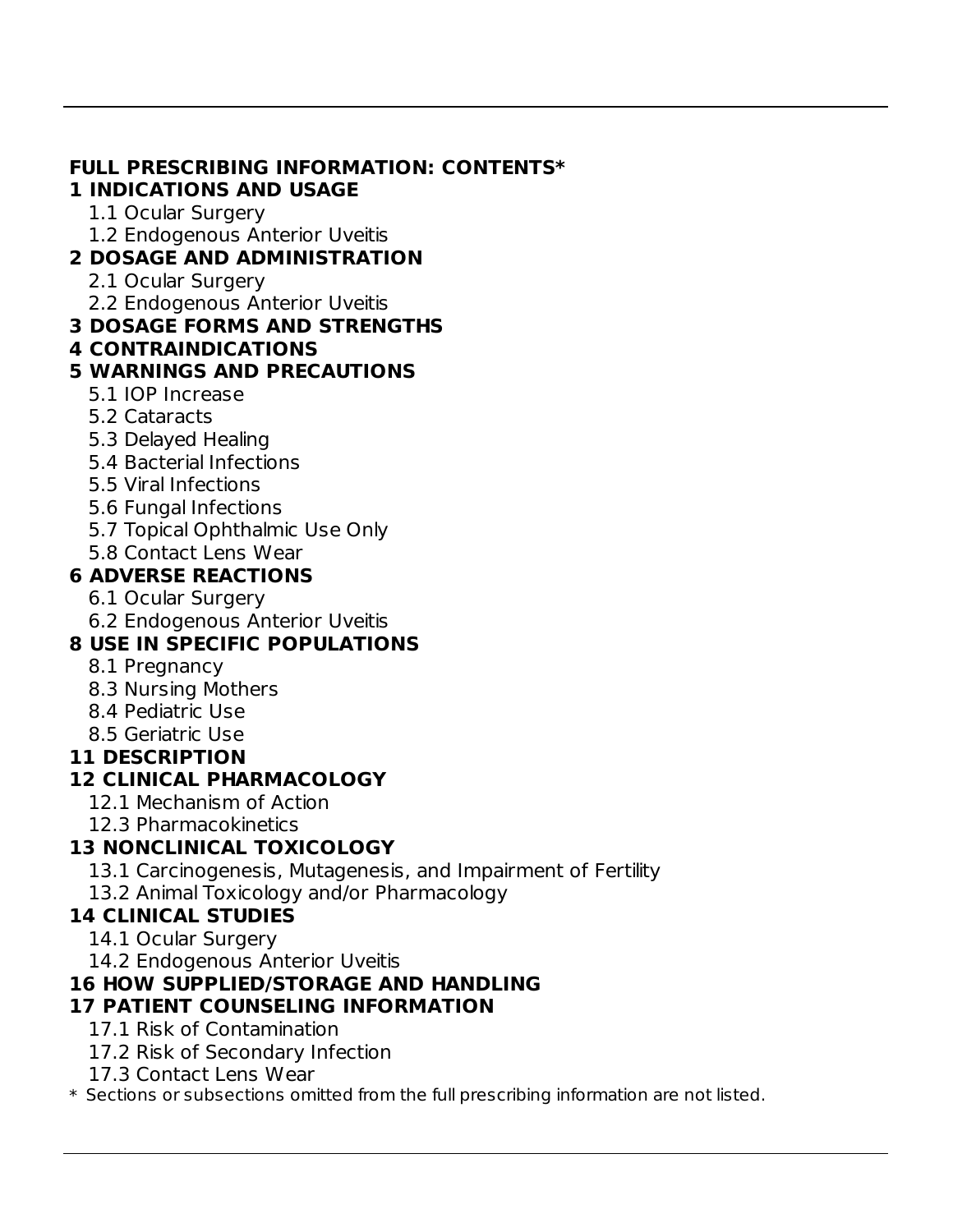#### **FULL PRESCRIBING INFORMATION**

#### **1 INDICATIONS AND USAGE**

#### **1.1 Ocular Surgery**

Difluprednate ophthalmic emulsion, 0.05%, a topical corticosteroid, is indicated for the treatment of inflammation and pain associated with ocular surgery.

#### **1.2 Endogenous Anterior Uveitis**

Difluprednate ophthalmic emulsion, 0.05% is also indicated for the treatment of endogenous anterior uveitis.

#### **2 DOSAGE AND ADMINISTRATION**

#### **2.1 Ocular Surgery**

Instill one drop into the conjunctival sac of the affected eye 4 times daily beginning 24 hours after surgery and continuing throughout the first 2 weeks of the postoperative period, followed by 2 times daily for a week and then a taper based on the response.

#### **2.2 Endogenous Anterior Uveitis**

Instill one drop into the conjunctival sac of the affected eye 4 times daily for 14 days followed by tapering as clinically indicated.

#### **3 DOSAGE FORMS AND STRENGTHS**

Difluprednate ophthalmic emulsion contains 0.05% difluprednate as a sterile preserved emulsion for topical ophthalmic administration.

### **4 CONTRAINDICATIONS**

The use of difluprednate, as with other ophthalmic corticosteroids, is contraindicated in most active viral diseases of the cornea and conjunctiva including epithelial herpes simplex keratitis (dendritic keratitis), vaccinia, and varicella, and also in mycobacterial infection of the eye and fungal disease of ocular structures.

#### **5 WARNINGS AND PRECAUTIONS**

#### **5.1 IOP Increase**

Prolonged use of corticosteroids may result in glaucoma with damage to the optic nerve, defects in visual acuity and fields of vision. Steroids should be used with caution in the presence of glaucoma. If this product is used for 10 days or longer, intraocular pressure should be monitored.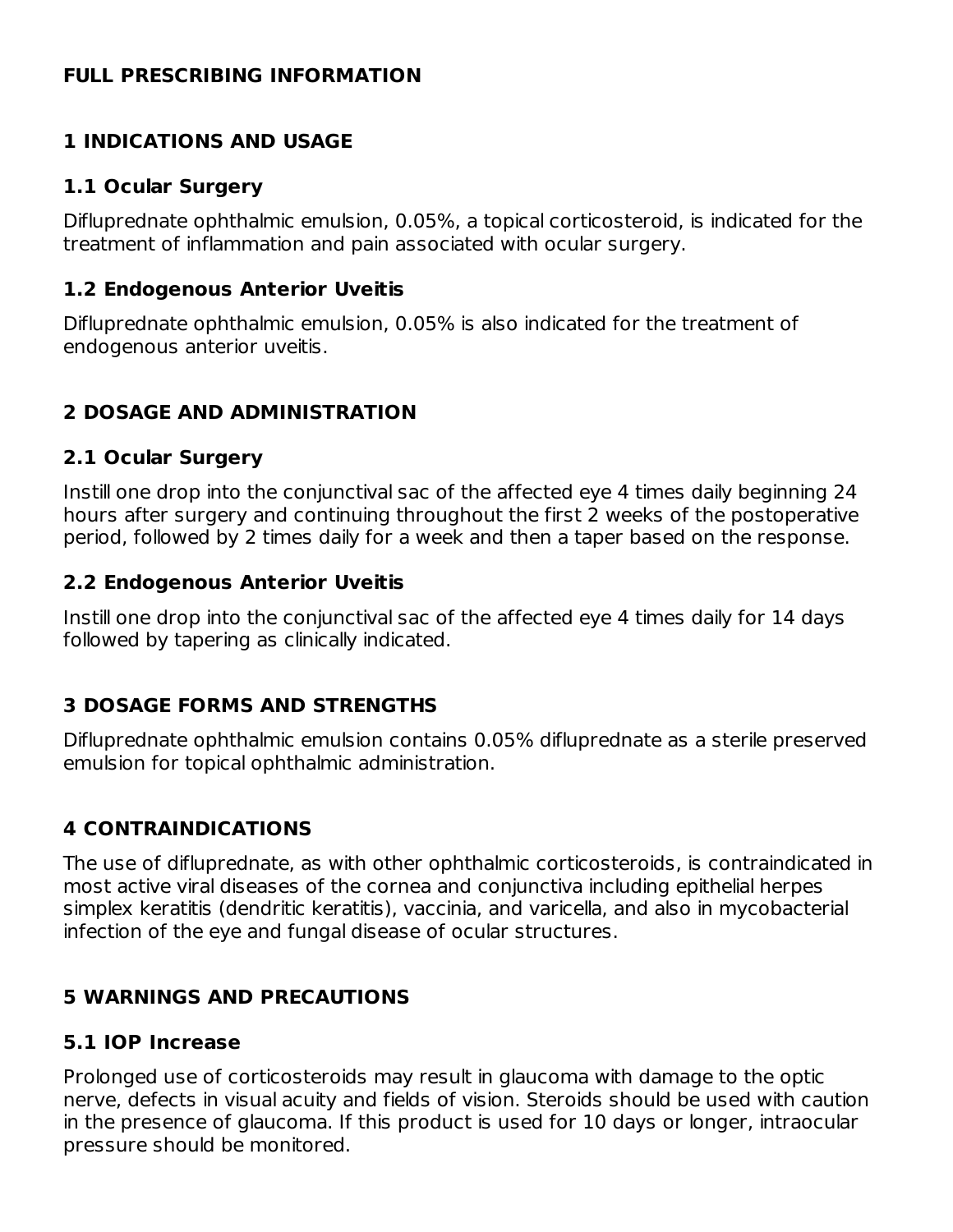#### **5.2 Cataracts**

Use of corticosteroids may result in posterior subcapsular cataract formation.

### **5.3 Delayed Healing**

The use of steroids after cataract surgery may delay healing and increase the incidence of bleb formation. In those diseases causing thinning of the cornea or sclera, perforations have been known to occur with the use of topical steroids. The initial prescription and renewal of the medication order beyond 28 days should be made by a physician only after examination of the patient with the aid of magnification such as slit lamp biomicroscopy and, where appropriate, fluorescein staining.

#### **5.4 Bacterial Infections**

Prolonged use of corticosteroids may suppress the host response and thus increase the hazard of secondary ocular infections. In acute purulent conditions, steroids may mask infection or enhance existing infection. If signs and symptoms fail to improve after 2 days, the patient should be re-evaluated.

#### **5.5 Viral Infections**

Employment of a corticosteroid medication in the treatment of patients with a history of herpes simplex requires great caution. Use of ocular steroids may prolong the course and may exacerbate the severity of many viral infections of the eye (including herpes simplex).

### **5.6 Fungal Infections**

Fungal infections of the cornea are particularly prone to develop coincidentally with longterm local steroid application. Fungus invasion must be considered in any persistent corneal ulceration where a steroid has been used or is in use. Fungal culture should be taken when appropriate.

### **5.7 Topical Ophthalmic Use Only**

Difluprednate is not indicated for intraocular administration.

### **5.8 Contact Lens Wear**

Difluprednate ophthalmic emulsion should not be instilled while wearing contact lenses. Remove contact lenses prior to instillation of difluprednate ophthalmic emulsion. The preservative in difluprednate ophthalmic emulsion may be absorbed by soft contact lenses. Lenses may be reinserted after 10 minutes following administration of difluprednate ophthalmic emulsion.

### **6 ADVERSE REACTIONS**

The following serious reactions are found elsewhere in the labeling:

- Elevated intraocular pressure [see Warnings and Precautions (5.1)]
- Posterior subcapsular cataract formation [see Warnings and Precautions (5.2)]
- Secondary ocular infection [see Warnings and Precautions (5.4)]
- Perforation of the globe *[see Warnings and Precautions (5.3)]*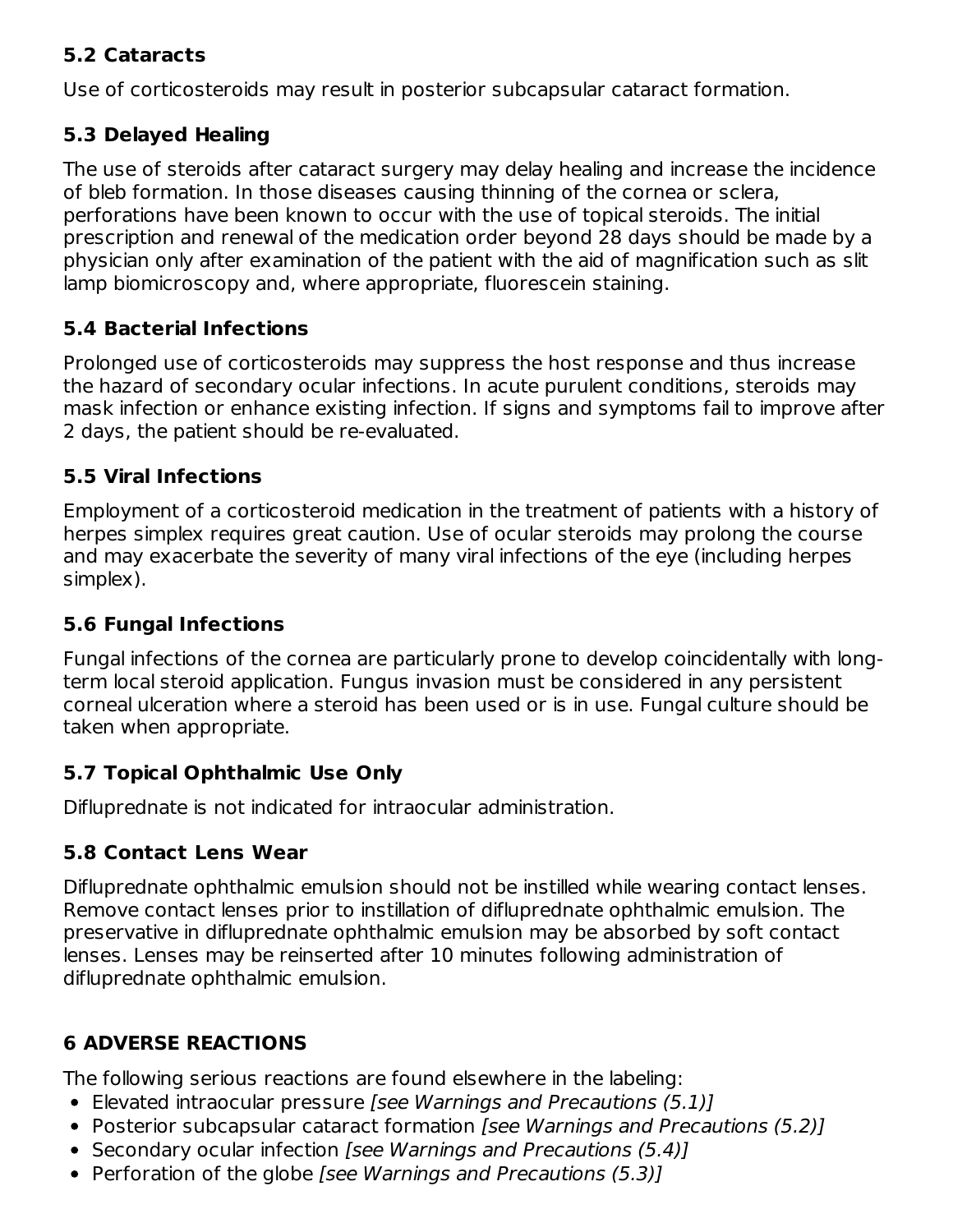### **6.1 Ocular Surgery**

Ocular adverse reactions occurring in 5% to 15% of subjects in clinical studies with difluprednate included corneal edema, ciliary and conjunctival hyperemia, eye pain, photophobia, posterior capsule opacification, anterior chamber cells, anterior chamber flare, conjunctival edema, and blepharitis. Other ocular adverse reactions occurring in 1% to 5% of subjects included reduced visual acuity, punctate keratitis, eye inflammation, and iritis. Ocular adverse reactions occurring in  $< 1\%$  of subjects included application site discomfort or irritation, corneal pigmentation and striae, episcleritis, eye pruritis, eyelid irritation and crusting, foreign body sensation, increased lacrimation, macular edema, sclera hyperemia, and uveitis. Most of these reactions may have been the consequence of the surgical procedure.

### **6.2 Endogenous Anterior Uveitis**

A total of 200 subjects participated in the clinical trials for endogenous anterior uveitis, of which 106 were exposed to difluprednate. The most common adverse reactions of those exposed to difluprednate occurring in 5% to 10% of subjects included blurred vision, eye irritation, eye pain, headache, increased IOP, iritis, limbal and conjunctival hyperemia, punctate keratitis, and uveitis. Adverse reactions occurring in 2% to 5% of subjects included anterior chamber flare, corneal edema, dry eye, iridocyclitis, photophobia, and reduced visual acuity.

### **8 USE IN SPECIFIC POPULATIONS**

### **8.1 Pregnancy**

### **Teratogenic Effects**

Pregnancy Category C

Difluprednate has been shown to be embryotoxic (decrease in embryonic body weight and a delay in embryonic ossification) and teratogenic (cleft palate and skeletal anomalies) when administered subcutaneously to rabbits during organogenesis at a dose of 1 to 10 mcg/kg/day. The no-observed-effect-level (NOEL) for these effects was 1 mcg/kg/day, and 10 mcg/kg/day was considered to be a teratogenic dose that was concurrently found in the toxic dose range for fetuses and pregnant females. Treatment of rats with 10 mcg/kg/day subcutaneously during organogenesis did not result in any reproductive toxicity, nor was it maternally toxic. At 100 mcg/kg/day after subcutaneous administration in rats, there was a decrease in fetal weights and delay in ossification, and effects on weight gain in the pregnant females. It is difficult to extrapolate these doses of difluprednate to maximum daily human doses of difluprednate, since difluprednate is administered topically with minimal systemic absorption, and difluprednate blood levels were not measured in the reproductive animal studies. However, since use of difluprednate during human pregnancy has not been evaluated and cannot rule out the possibility of harm, difluprednate should be used during pregnancy only if the potential benefit justifies the potential risk to the embryo or fetus.

### **8.3 Nursing Mothers**

It is not known whether topical ophthalmic administration of corticosteroids could result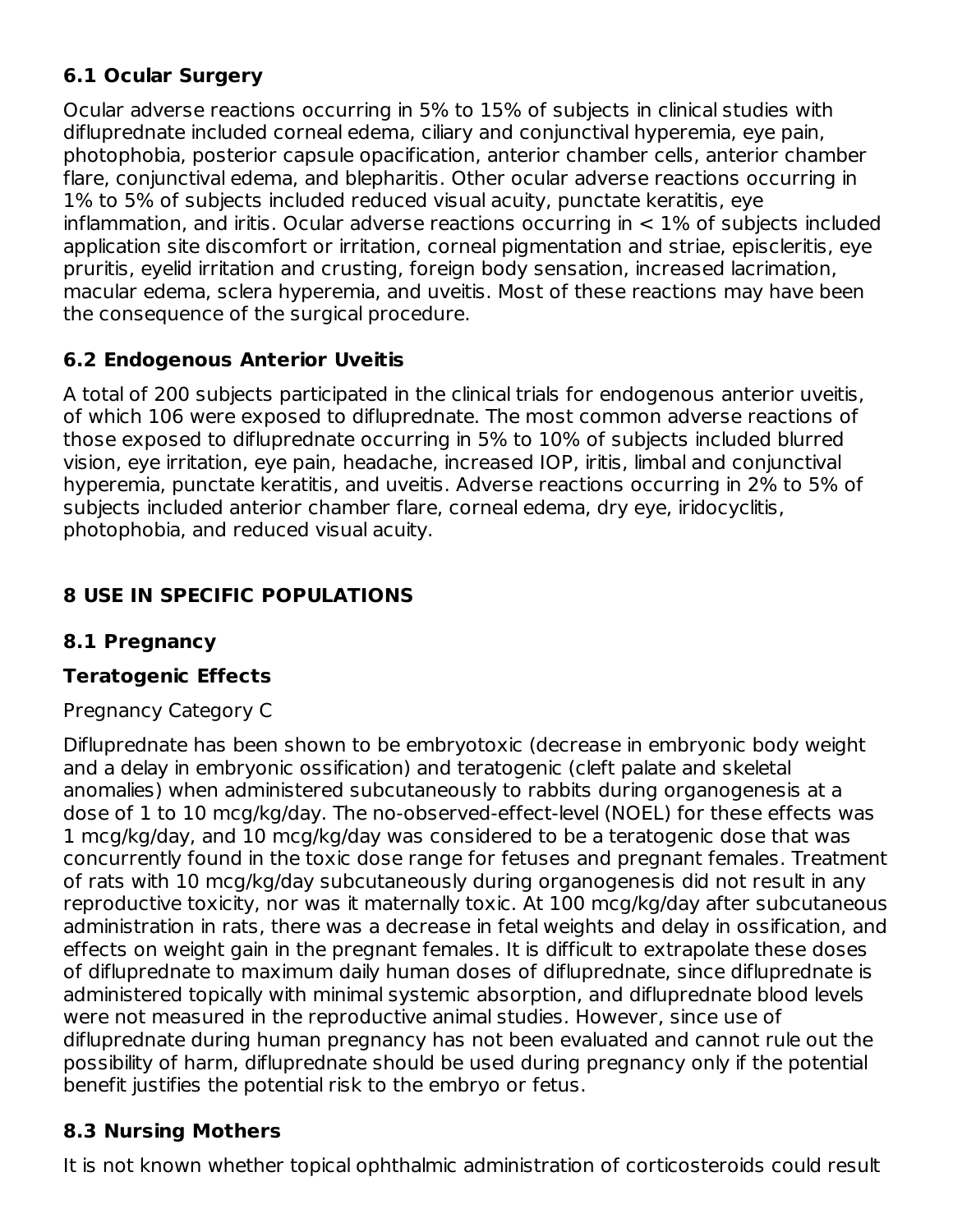in sufficient systemic absorption to produce detectable quantities in breast milk. Systemically administered corticosteroids appear in human milk and could suppress growth, interfere with endogenous corticosteroid production, or cause other untoward effects. Caution should be exercised when difluprednate is administered to a nursing woman.

### **8.4 Pediatric Use**

Difluprednate was evaluated in a 3-month, multicenter, double-masked trial in 79 pediatric patients (39 difluprednate; 40 prednisolone acetate) 0 to 3 years of age for the treatment of inflammation following cataract surgery. A similar safety profile was observed in pediatric patients comparing difluprednate to prednisolone acetate ophthalmic suspension, 1%.

### **8.5 Geriatric Use**

No overall differences in safety or effectiveness have been observed between elderly and younger patients.

# **11 DESCRIPTION**

Difluprednate ophthalmic emulsion, 0.05% is a sterile, topical anti-inflammatory corticosteroid for ophthalmic use. The chemical name is (6α,11β)-21-(Acetyloxy)-6,9 difluoro-11-hydroxy-17-(1-oxobutoxy)pregna-1,4-diene-3,20-dione. Difluprednate is represented by the following structural formula:



Difluprednate has a molecular weight of 508.55, and the molecular formula is C<sub>27</sub>H<sub>34</sub>F<sub>2</sub>O<sub>7</sub>.

Difluprednate (micronized) is a white to creamy-white crystalline powder. It is freely soluble in acetonitrile and in chloroform, soluble in methanol, in ethanol and in dioxane; slightly soluble in ether; practically insoluble in water.

Each mL contains: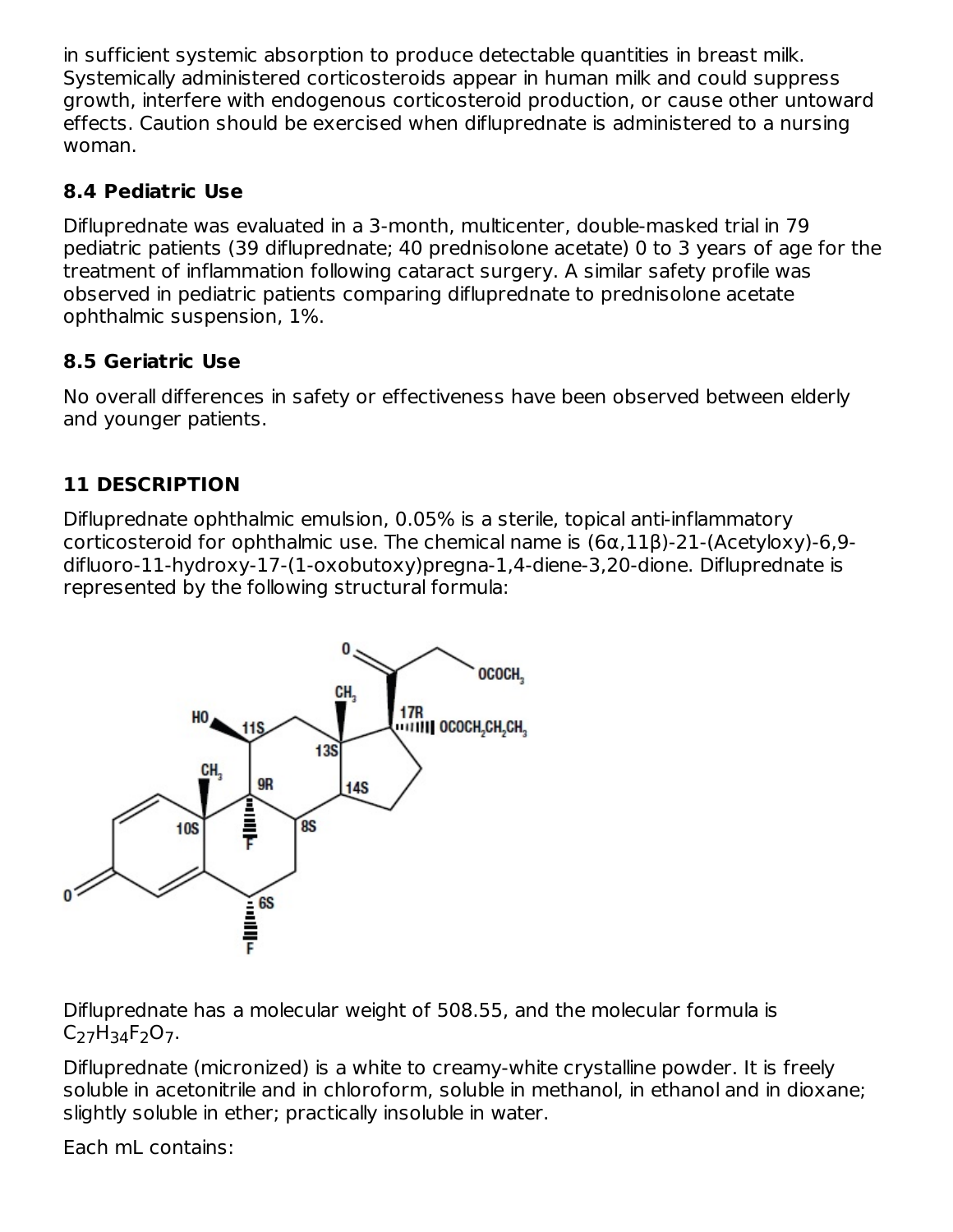**Active**: difluprednate 0.5 mg (0.05%)

**Inactive**: boric acid, castor oil, glycerin, polysorbate 80, water for injection, sodium acetate, edetate disodium, sodium hydroxide (to adjust the pH to 5.2 to 5.8). The emulsion is essentially isotonic with a tonicity of 304 to 411 mOsmol/kg

**Preservative**: sorbic acid 0.1%

### **12 CLINICAL PHARMACOLOGY**

#### **12.1 Mechanism of Action**

Corticosteroids inhibit the inflammatory response to a variety of inciting agents and may delay or slow healing. They inhibit edema, fibrin deposition, capillary dilation, leukocyte migration, capillary proliferation, fibroblast proliferation, deposition of collagen, and scar formation associated with inflammation. There is no generally accepted explanation for the mechanism of action of ocular corticosteroids. However, corticosteroids are thought to act by the induction of phospholipase A2 inhibitory proteins, collectively called lipocortins. It is postulated that these proteins control the biosynthesis of potent mediators of inflammation such as prostaglandins and leukotreines by inhibiting the release of their common precursor arachidonic acid. Arachidonic acid is released from membrane phospholipids by phospholipase A2. Difluprednate is structurally similar to other corticosteroids.

#### **12.3 Pharmacokinetics**

Difluprednate undergoes deacetylation in vivo to  $6\alpha$ , 9-difluoroprednisolone 17-butyrate (DFB), an active metabolite of difluprednate. Clinical pharmacokinetic studies of difluprednate after repeat ocular instillation of 2 drops of difluprednate (0.01% or 0.05%) four times per day for 7 days showed that DFB levels in blood were below the quantification limit (50 ng/mL) at all time points for all subjects, indicating the systemic absorption of difluprednate after ocular instillation of difluprednate is limited.

### **13 NONCLINICAL TOXICOLOGY**

### **13.1 Carcinogenesis, Mutagenesis, and Impairment of Fertility**

Difluprednate was not genotoxic in vitro in the Ames test, and in cultured mammalian cells CHL/IU (a fibroblastic cell line derived from the lungs of newborn female Chinese hamsters). An *in vivo* micronucleus test of difluprednate in mice was also negative. Treatment of male and female rats with subcutaneous difluprednate up to 10 mcg/kg/day prior to and during mating did not impair fertility in either gender. Long term studies have not been conducted to evaluate the carcinogenic potential of difluprednate.

#### **13.2 Animal Toxicology and/or Pharmacology**

In multiple studies performed in rodents and non-rodents, subchronic and chronic toxicity tests of difluprednate showed systemic effects such as suppression of body weight gain; a decrease in lymphocyte count; atrophy of the lymphatic glands and adrenal gland; and for local effects, thinning of the skin; all of which were due to the pharmacologic action of the molecule and are well known glucocorticosteroid effects.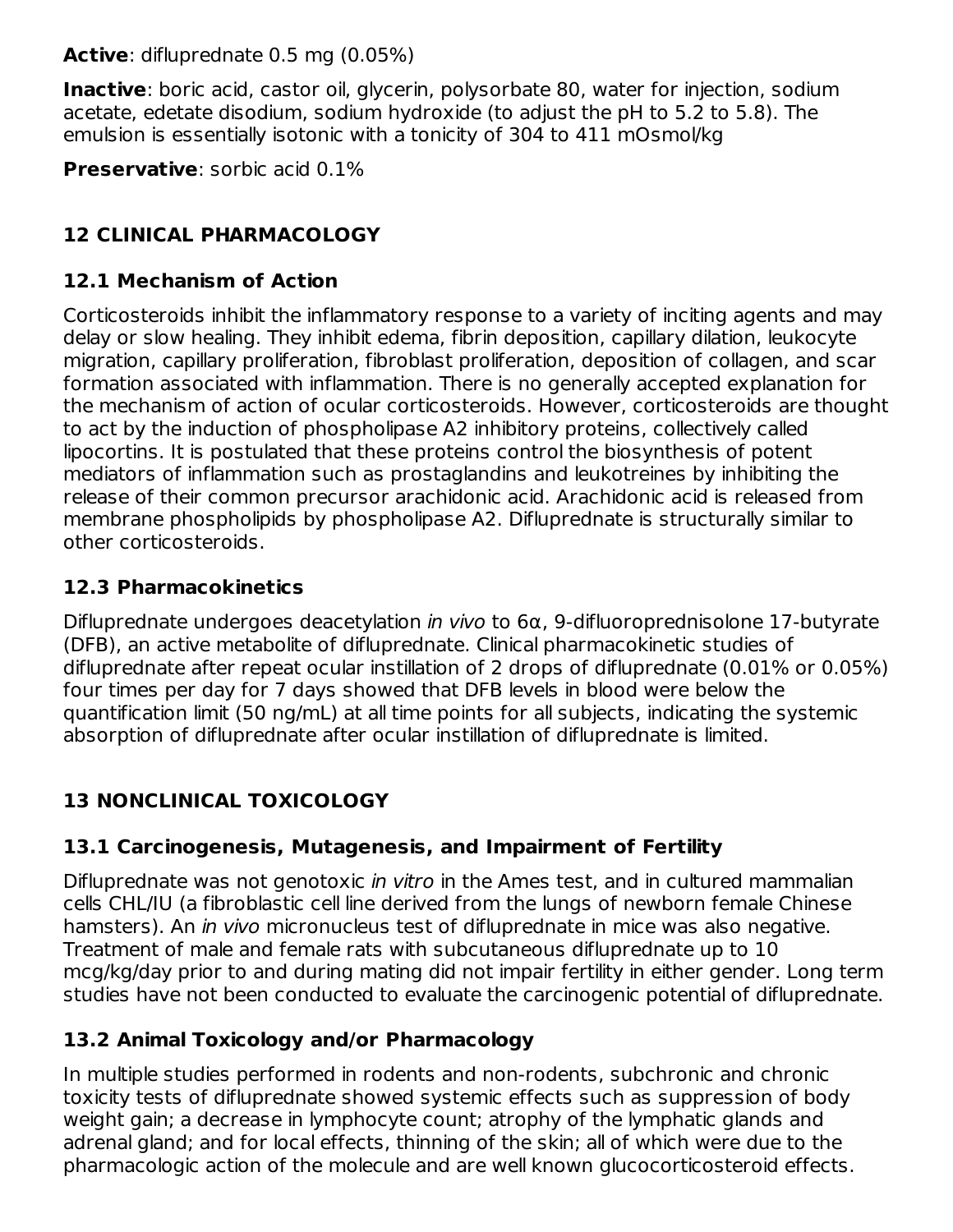Most, if not all of these effects were reversible after drug withdrawal. The NOEL for the subchronic and chronic toxicity tests were consistent between species and ranged from 1 to 1.25 mcg/kg/day.

### **14 CLINICAL STUDIES**

### **14.1 Ocular Surgery**

Clinical efficacy was evaluated in 2 randomized, double-masked, placebo-controlled trials in which subjects with an anterior chamber cell grade  $\ge$  "2" (a cell count of 11 or higher) after cataract surgery were assigned to difluprednate or placebo (vehicle) following surgery. One drop of difluprednate ophthalmic emulsion or vehicle was self instilled either 2 times per day or 4 times per day for 14 days, beginning the day after surgery. The presence of complete clearing (a cell count of 0) was assessed 3, 8 and 15 days post-surgery using a slit lamp binocular microscope. In the intent-to-treat analyses of both studies, a significant benefit was seen in the 4 times per day (QID) difluprednatetreated group in ocular inflammation, at days 8 and 15, and reduction of pain, at days 3, 8 and 15, when compared with placebo. The consolidated clinical trial results are provided below.

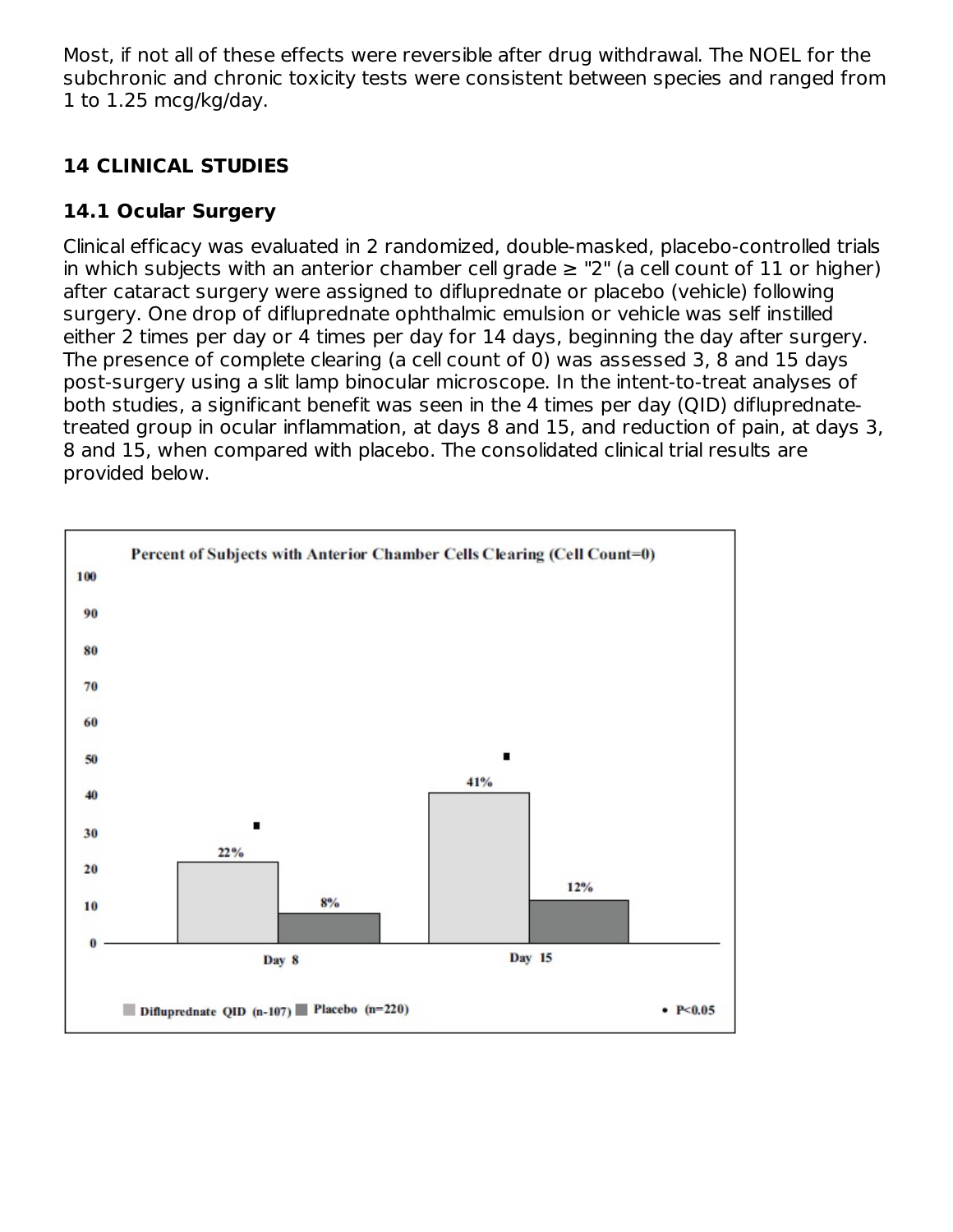

### **14.2 Endogenous Anterior Uveitis**

Clinical efficacy was evaluated in two randomized, double masked active controlled trials in which patients who presented with endogenous anterior uveitis were treated with either difluprednate 4 times daily or prednisolone acetate ophthalmic suspension, 1%, 8 times daily for 14 days. Both studies demonstrated that difluprednate was equally effective as prednisolone acetate ophthalmic suspension, 1% in treating subjects with endogenous anterior uveitis.

#### **Mean Change from Baseline in Anterior Chamber Cell Grade\***

| Study 1         | <b>Difluprednate</b> | Prednisolone Acetate Difference <sup>†</sup> |                                |
|-----------------|----------------------|----------------------------------------------|--------------------------------|
| time point      | $N = 57$             | $N = 53$                                     | (95% CI)                       |
| <b>Baseline</b> | 2.6                  | $2.5\,$                                      | $0.0$ (-0.22, 0.28)            |
| Day 3           | -1.0                 | $-1.0$                                       | -0.1 (-0.35, 0.25)             |
| Day 7           | $-1.6$               | $-1.5$                                       | $-0.0$ (-0.31, 0.25)           |
| Day 14          | $-2.0$               | $-1.8$                                       | $-0.2$ $(-0.46, 0.10)$         |
| Day $21$        | $-2.2$               | $-1.9$                                       | $-0.3$ ( $-0.53$ , $0.01$ )    |
| Day 28          | $-2.2$               | $-2.1$                                       | -0.1 (-0.37, 0.18)             |
| <b>Day 35</b>   | $-2.1$               | $-2.0$                                       | -0.1 (-0.39, 0.20)             |
| Day 42          | $-2.1$               | $-2.1$                                       | $\overline{0.0}$ (-0.27, 0.34) |
| Study 2         | <b>Difluprednate</b> | <b>Prednisolone Acetate</b>                  | Difference <sup>t</sup>        |
| time point      | $N = 50$             | $N = 40$                                     | (95% CI)                       |
| <b>Baseline</b> | 2.4                  | 2.4                                          | $0.0$ (-0.21, 0.29)            |
| Day 3           | -0.9                 | $-0.9$                                       | $-0.0$ ( $-0.34$ , 0.25)       |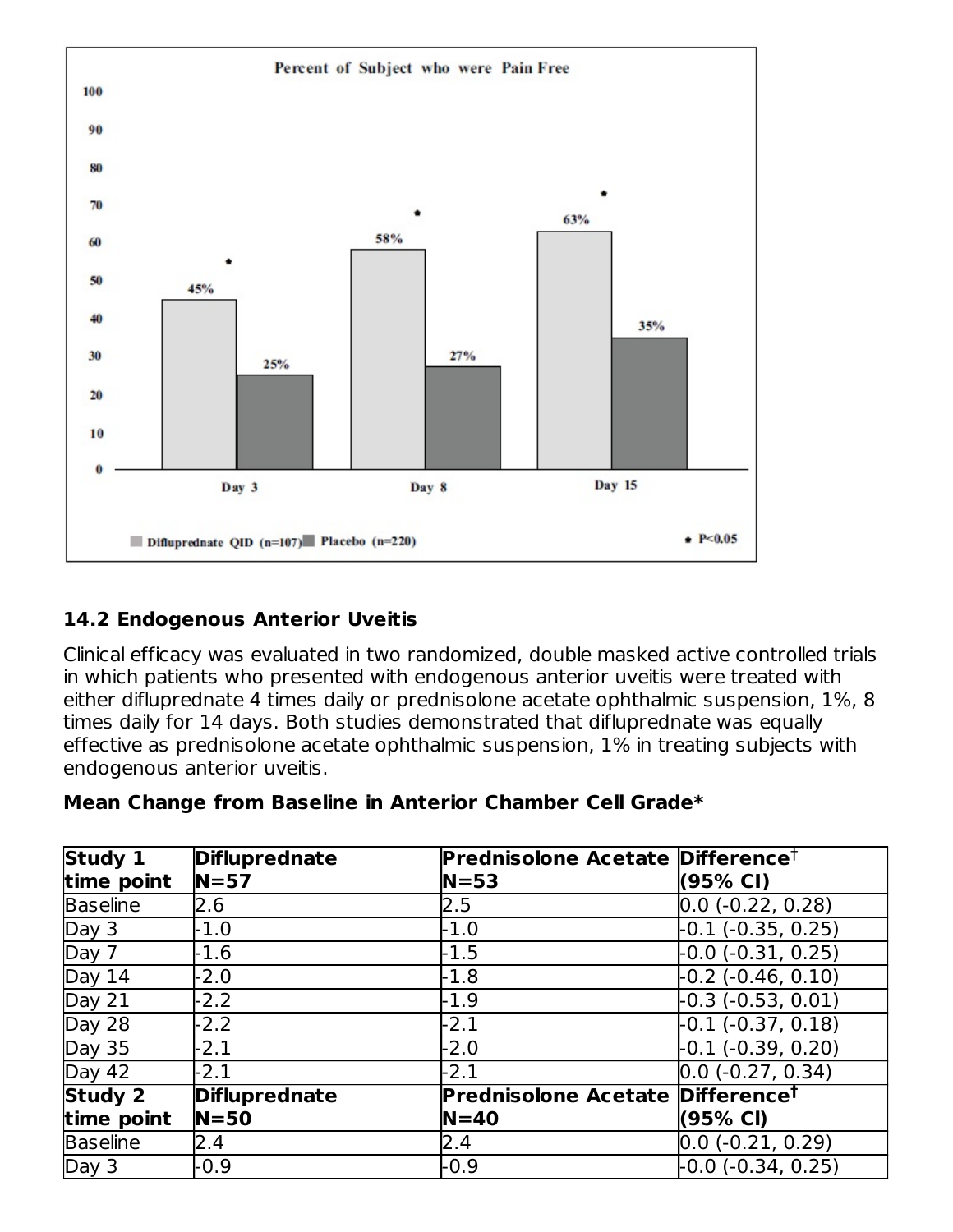| Day 7                                                                                                           | $-1.7$ | $-1.6$ | $-0.1 (-0.35, 0.21)$ |  |
|-----------------------------------------------------------------------------------------------------------------|--------|--------|----------------------|--|
| Day 14                                                                                                          | -1.9   | -1.8   | $-0.1(-0.34, 0.20)$  |  |
| Day 21                                                                                                          | $-2.0$ | $-2.0$ | $0.0$ (-0.25, 0.28)  |  |
| Day 28                                                                                                          | $-2.0$ | $-2.0$ | $0.0$ (-0.21, 0.26)  |  |
| <b>Day 35</b>                                                                                                   | -2.1   | $-2.0$ | $-0.1 (-0.32, 0.16)$ |  |
| Day 42                                                                                                          | $-2.0$ | $-1.9$ | $-0.1 (-0.36, 0.24)$ |  |
| <sup>*</sup> with 5 grades: $0 = 0$ cells; $1 = 1$ to 10 cells; $2 = 11$ to 20 cells; $3 = 21$ to 50 cells; and |        |        |                      |  |
| $4 = 50$ cells.                                                                                                 |        |        |                      |  |
| $\dag$ adjusted for baseline AC cell grade and study center and based on ITT dataset with                       |        |        |                      |  |
| LOCF for missing data.                                                                                          |        |        |                      |  |

# **16 HOW SUPPLIED/STORAGE AND HANDLING**

Difluprednate Ophthalmic Emulsion, **0.05%** is a sterile, white milky aqueous topical ophthalmic emulsion and supplied in white LDPE opaque bottle with a LDPE natural nozzle and HDPE pink cap.

It is available as follows:

5 mL in 5 mL Container: NDC 69238-1380-3

### **Storage and Handling**

Store at 15° to 25°C (59° to 77°F). Do not freeze. Protect from light. When not in use, keep the bottles in the protective carton.

### **17 PATIENT COUNSELING INFORMATION**

### **17.1 Risk of Contamination**

This product is sterile when packaged. Advise patients not to allow the dropper tip to touch any surface, as this may contaminate the emulsion.

Use of the same bottle for both eyes is not recommended with topical eye drops that are used in association with surgery.

### **17.2 Risk of Secondary Infection**

If pain develops, or if redness, itching, or inflammation becomes aggravated, advise patients to consult a physician.

### **17.3 Contact Lens Wear**

Difluprednate ophthalmic emulsion should not be instilled while wearing contact lenses. Advise patients to remove contact lenses prior to instillation of difluprednate ophthalmic emulsion. The preservative in difluprednate ophthalmic emulsion may be absorbed by soft contact lenses. Lenses may be reinserted after 10 minutes following administration of difluprednate ophthalmic emulsion.

Manufactured by: **Amneal Pharmaceuticals Pvt. Ltd., Parenteral Unit** Ahmedabad 382213, INDIA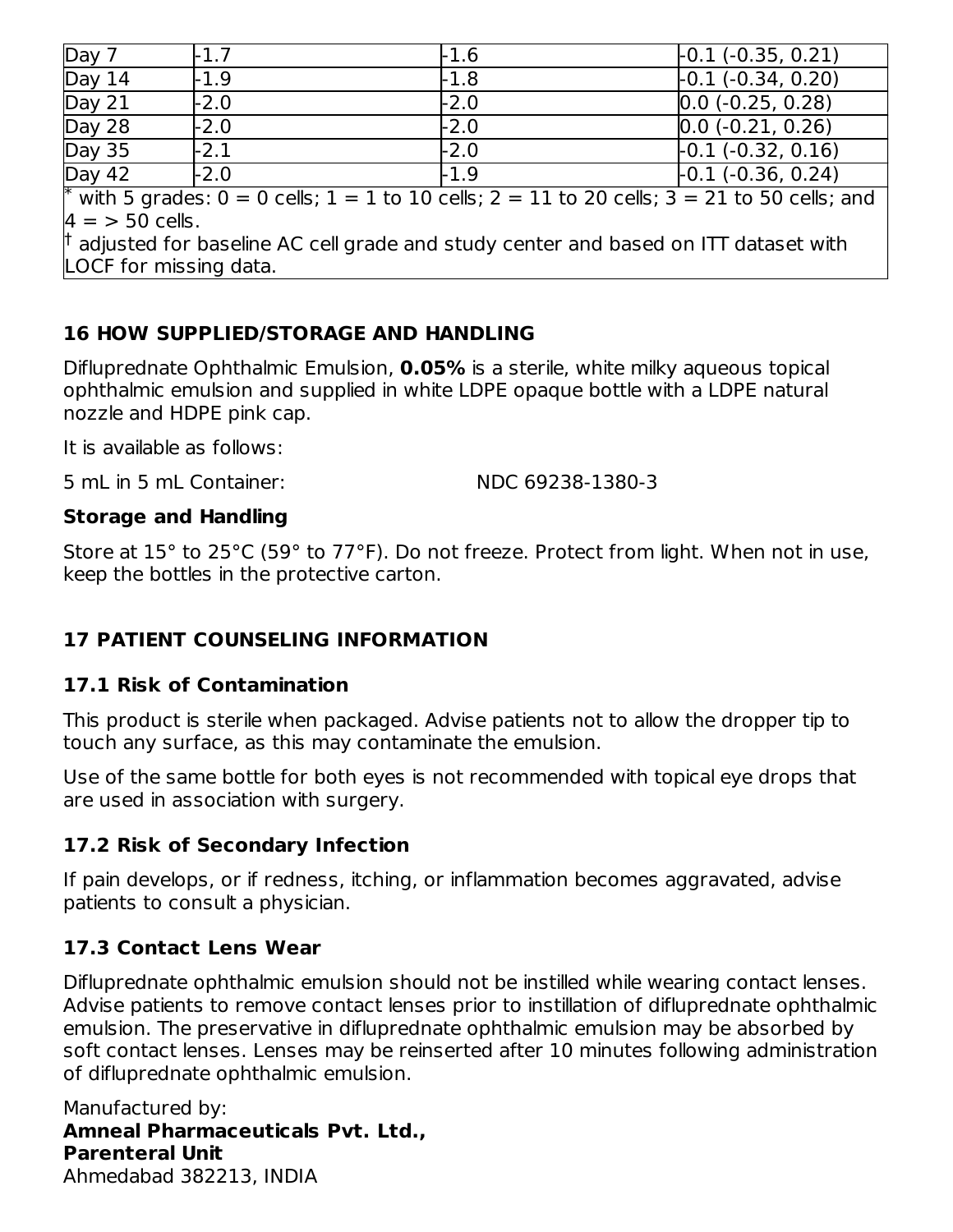Distributed by: **Amneal Pharmaceuticals LLC** Bridgewater, NJ 08807

Rev. 10-2019-00

#### **PRINCIPAL DISPLAY PANEL**

#### **NDC 69238-1380-3**

#### **Difluprednate Ophthalmic Emulsion, 0.05%**

**Rx only**

#### **Container Label**

#### **Amneal Pharmaceuticals LLC**



#### **NDC 69238-1380-3**

**Difluprednate Ophthalmic Emulsion, 0.05%**

**Rx only**

**Carton Label**

**Amneal Pharmaceuticals LLC**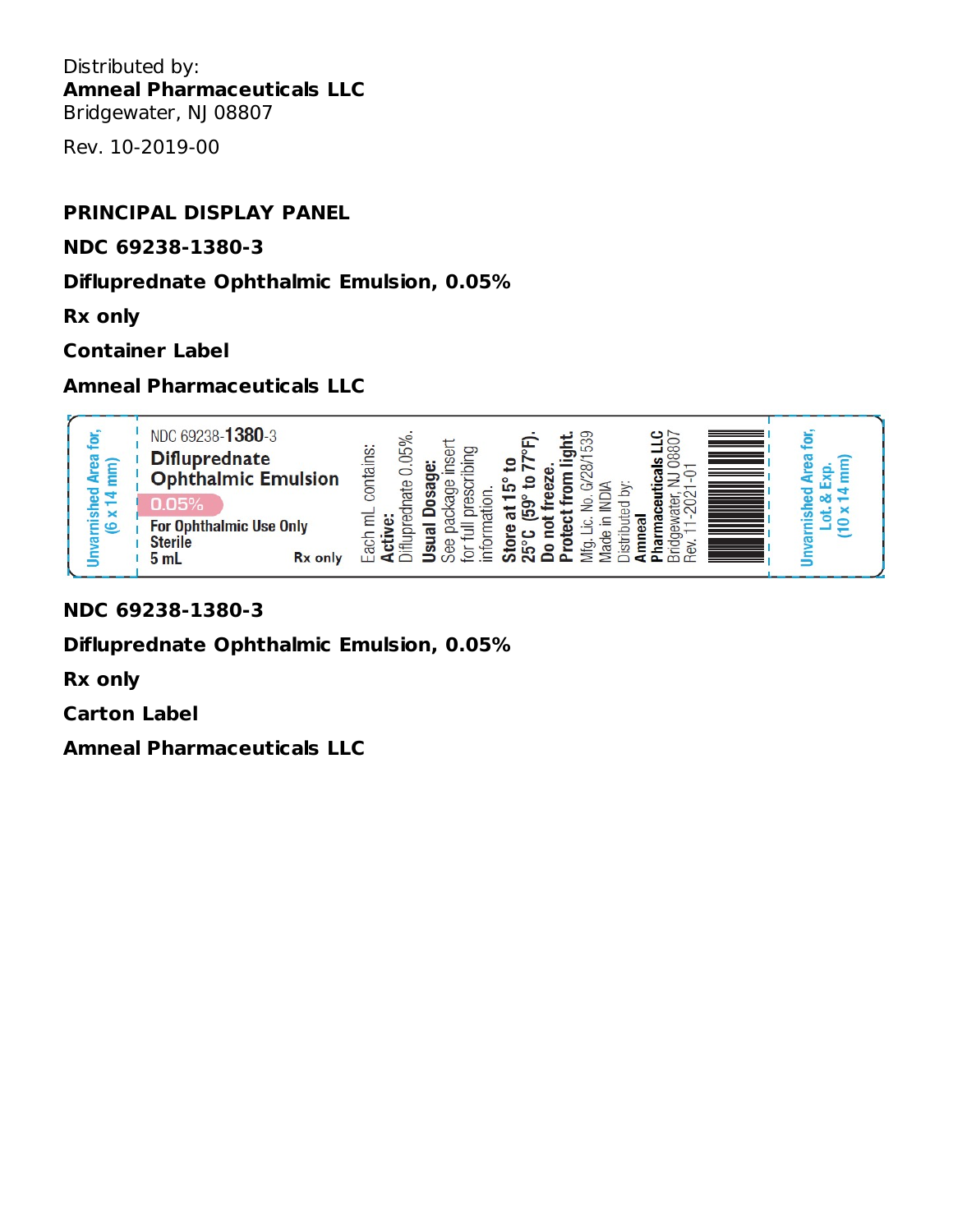

| <b>DIFLUPREDNATE</b><br>difluprednate ophthalmic emulsion          |                         |  |                           |                |                    |
|--------------------------------------------------------------------|-------------------------|--|---------------------------|----------------|--------------------|
|                                                                    |                         |  |                           |                |                    |
| <b>Product Information</b>                                         |                         |  |                           |                |                    |
| <b>Product Type</b>                                                | HUMAN PRESCRIPTION DRUG |  | <b>Item Code (Source)</b> | NDC:69238-1380 |                    |
| <b>Route of Administration</b>                                     | <b>OPHTHALMIC</b>       |  |                           |                |                    |
|                                                                    |                         |  |                           |                |                    |
| <b>Active Ingredient/Active Moiety</b>                             |                         |  |                           |                |                    |
|                                                                    | <b>Ingredient Name</b>  |  | <b>Basis of Strength</b>  |                | <b>Strength</b>    |
| DIFLUPREDNATE (UNII: S8A06QG2QE) (DIFLUPREDNATE - UNII:S8A06QG2QE) |                         |  | <b>DIFLUPREDNATE</b>      |                | $0.5$ mg in $1$ mL |
|                                                                    |                         |  |                           |                |                    |
| <b>Inactive Ingredients</b>                                        |                         |  |                           |                |                    |